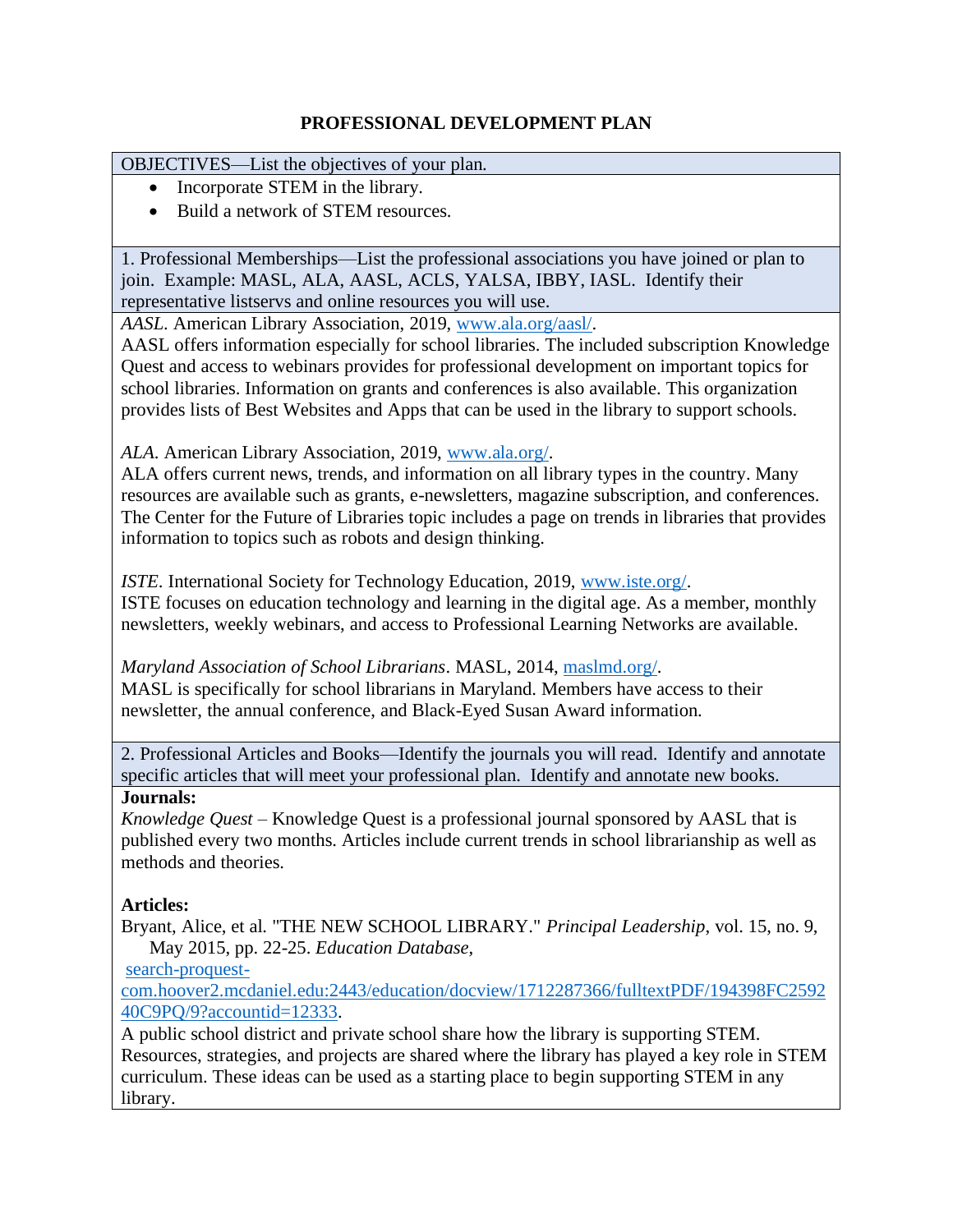Kvenild, Cassandra, et al. "Making Friends and BUYING ROBOTS: HOW TO LEVERAGE COLLABORATIONS AND COLLECTIONS TO SUPPORT STEM LEARNING." *Knowledge Quest*, vol. 45, no. 3, Jan./Feb. 2017, pp. 62-69. *Education Database.* search*[-proquest-](https://search-proquest-com.hoover2.mcdaniel.edu:2443/education/docview/1857696658/fulltextPDF/D622E8C02BEA4D45PQ/1?accountid=12333)*

*[com.hoover2.mcdaniel.edu:2443/education/docview/1857696658/fulltextPDF/D622E8C02BE](https://search-proquest-com.hoover2.mcdaniel.edu:2443/education/docview/1857696658/fulltextPDF/D622E8C02BEA4D45PQ/1?accountid=12333) [A4D45PQ/1?accountid=12333.](https://search-proquest-com.hoover2.mcdaniel.edu:2443/education/docview/1857696658/fulltextPDF/D622E8C02BEA4D45PQ/1?accountid=12333)* 

The University of Wyoming Lab School reports its experience developing a collection and program to support STEM in kindergarten through ninth grade. From this article, I can learn about the successes and obstacles the school librarians had to prepare myself for similar ones as I purchase materials and work with teachers on curriculum.

Lamb, Annette. "Citizen Science Part 1: Place-Based STEM Projects for School Libraries." *Teacher Librarian*, vol. 43, no. 4, Apr. 2016, pp. 64-69, 71, *Education Database*, [search](https://search-proquest-com.hoover2.mcdaniel.edu:2443/education/docview/1831636350/fulltextPDF/E61C278F443D4ADFPQ/1?accountid=12333)[proquest-](https://search-proquest-com.hoover2.mcdaniel.edu:2443/education/docview/1831636350/fulltextPDF/E61C278F443D4ADFPQ/1?accountid=12333)

[com.hoover2.mcdaniel.edu:2443/education/docview/1831636350/fulltextPDF/E61C278F443](https://search-proquest-com.hoover2.mcdaniel.edu:2443/education/docview/1831636350/fulltextPDF/E61C278F443D4ADFPQ/1?accountid=12333) [D4ADFPQ/1?accountid=12333.](https://search-proquest-com.hoover2.mcdaniel.edu:2443/education/docview/1831636350/fulltextPDF/E61C278F443D4ADFPQ/1?accountid=12333)

Citizen Science is when students participate in projects studying the world in their local area. Various projects that connect to the K-12 curriculum for life science, earth science, and physical science are listed and explained. These projects can be used in the library or to collaborate with content area teachers.

### **Books:**

Hoffer, Wendy Ward. *Cultivating Stem Identities: Strengthening Student and Teacher Mindsets in Math and Science*. Heinemann, 2016.

When teachers have confidence and see themselves as mathematicians and scientists, they model positive behavior that students can follow. Students will feel empowered once they begin to develop a growth mindset and will take more risks in areas they might not normally. The information in this book will help me show students they can achieve in the areas of STEM and develop a STEM mindset myself.

Pard, Chantale. *STEM Programming for all Ages: A Practical Guide for Librarians*. Rowman & Littlefield, 2018.

Insight on how to begin a STEM program and fit it into the library curriculum with any budget is provided. Knowing library certification spans K-12, this book provides ideas from practicing librarians for all ages. A focus is given to community outreach and engaging unlikely groups such as girls. The budget friendly options will be helpful since money is usually tight in school districts.

3. Webinars, Websites, Social Networking—Identify and annotate the webinars you will take; the books you'll read. Identify and annotate the blogs and twitter accounts you'll follow.

### **Webinars:**

Schmidt, Jim, et al. "Engagement Strategies for STEM Education." PCS Edventures, 26 Mar. 2019, [edventures.com/blogs/webinar-series/engagement-strategies-for-stem-education.](https://edventures.com/blogs/webinar-series/engagement-strategies-for-stem-education) Viewers will learn strategies to keep all students engaged in STEM activities. Background knowledge is given defining STEM as well as resources and unit suggestions. This webinar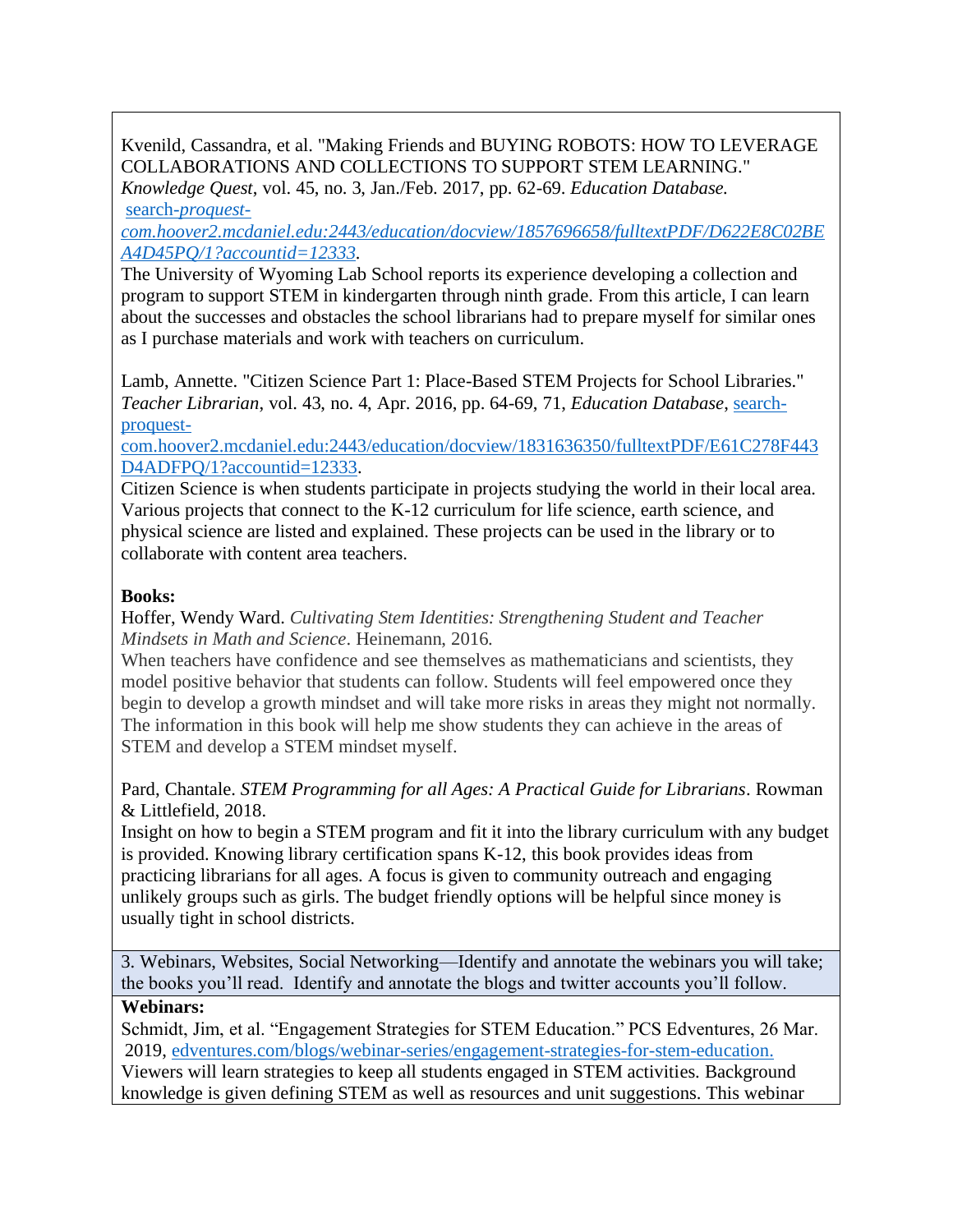will increase what I know about STEM to give me a strong foundation for such a program. I can take away ideas for lessons and materials to help build the library's involvement in STEM.

Smith, Julia. "Dreaming of STEAM: Hands-on Learning for Young Readers." Booklist, 4 Oct. 2018,

[alapublishing.webex.com/ec3300/eventcenter/recording/recordAction.do?siteurl=alapublishin](https://alapublishing.webex.com/ec3300/eventcenter/recording/recordAction.do?siteurl=alapublishing&theAction=poprecord&recordID=17834892&internalRecordTicket=4832534b000000049703fae98d649e04a3ef0268c9077e7e6f3e2c8dd4cb118d572c818d097aadff) [g&theAction=poprecord&recordID=17834892&internalRecordTicket=4832534b0000000497](https://alapublishing.webex.com/ec3300/eventcenter/recording/recordAction.do?siteurl=alapublishing&theAction=poprecord&recordID=17834892&internalRecordTicket=4832534b000000049703fae98d649e04a3ef0268c9077e7e6f3e2c8dd4cb118d572c818d097aadff) [03fae98d649e04a3ef0268c9077e7e6f3e2c8dd4cb118d572c818d097aadff.](https://alapublishing.webex.com/ec3300/eventcenter/recording/recordAction.do?siteurl=alapublishing&theAction=poprecord&recordID=17834892&internalRecordTicket=4832534b000000049703fae98d649e04a3ef0268c9077e7e6f3e2c8dd4cb118d572c818d097aadff)

Ideas for a STEAM program are shared along with books that have STEAM connections. The STEAM program ideas I can use in my library with students and to plan with teachers. The books will help develop the collection to include STEAM topics.

# **Websites:**

*Code.org.* CODE, 2019, [code.org/.](https://code.org/)

This website provides lessons and projects that involve coding. Coding supports STEM in the technology and engineering areas. I will use information from this website to incorporate coding lessons into the library curriculum. Hour of Code is also explained along with tutorials on how to have this event in the school. I can host an Hour of Code for the school to support STEM.

*CRS.* Community Resources for Science. [https://www.crscience.org/.](https://www.crscience.org/) Accessed 23 Jun. 2019. This website provides science lessons, information about the Next Generation Science Standards, and student literature for science. As a librarian, I can share this resource with science teachers to plan lessons together. I will educate myself with the information about the NGSS. Most importantly, the lists of books about science topics will help the library support STEM through literature.

*STEM Activity Clearing House*. Star Net, [clearinghouse.starnetlibraries.org/.](http://clearinghouse.starnetlibraries.org/) Accessed 23 Jun. 2019.

This website provides a collection of activities focused for librarians to use to incorporate STEM into their lessons. The collections are organized by various categories such as computational thinking and activities for Pre-K making it easy to find activities on specific topics.

# **Blogs:**

*"Blog Topics." Knowledge Quest,* AASL, [knowledgequest.aasl.org/category/blogs/.](https://knowledgequest.aasl.org/category/blogs/) Accessed 23 Jun. 2019.

Knowledge Quest, which is sponsored by AASL, has a blog where writers post monthly about topics that are of interest to school libraries. With blog topics including STEM/STEAM, makerspaces, and technology, relevant and current information is at the fingertips of readers. Posts are made almost every day, so followers can read new entries immediately.

# *Defined STEM Blog*. 2019, [www.definedstem.com/blog/.](http://www.definedstem.com/blog/)

Articles are regularly posted by leaders in the education field that are passionate about STEM. Information in the articles cover various aspects of STEM from classroom activities to background knowledge and philosophies for STEM education. Reading about the activities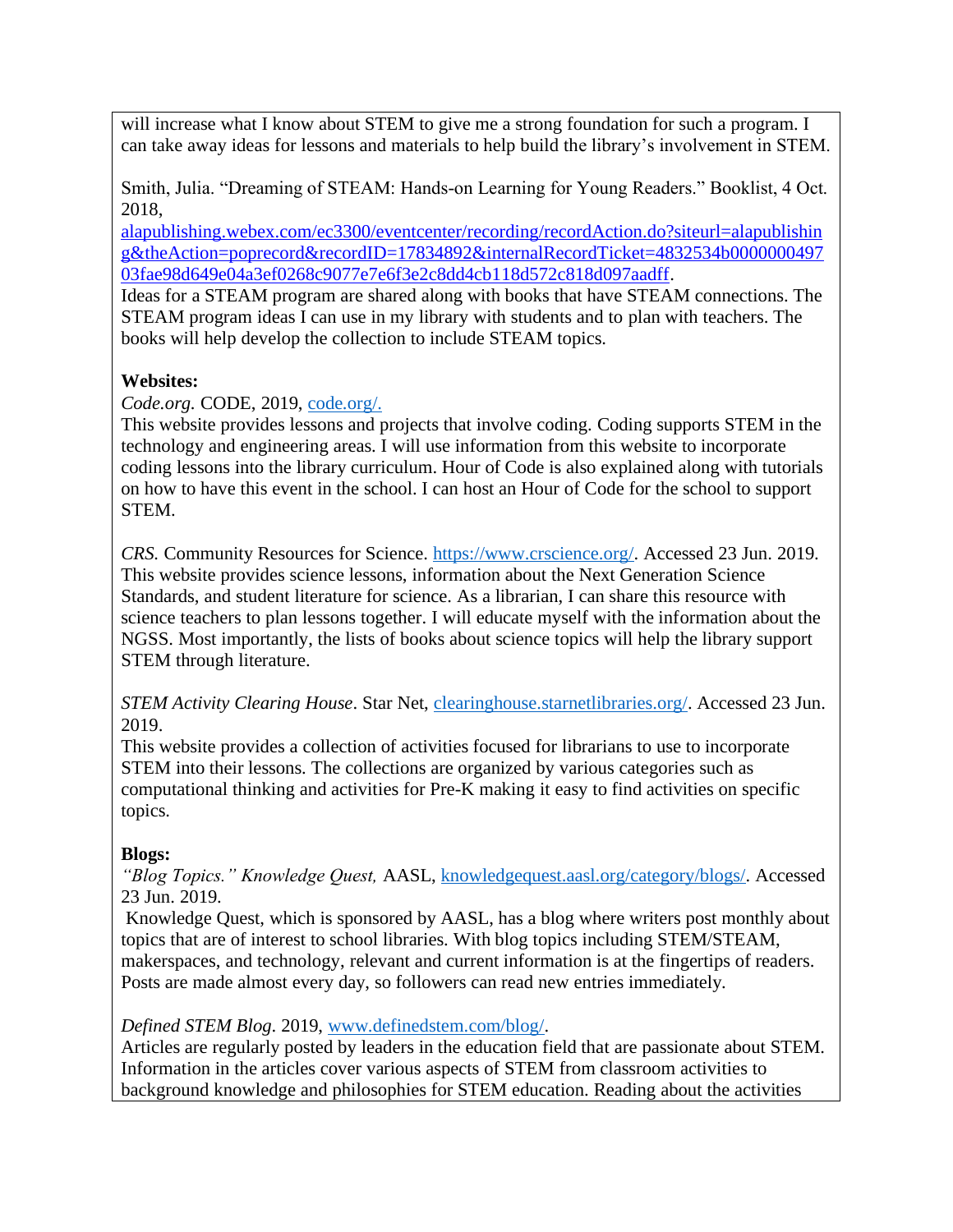will give me ideas to see how the library can fit into STEM education and support teachers. Articles that provide thoughts and pedagogy for STEM will build my knowledge around the concept of STEM in schools and help me become an expert.

## Miller, Matt. *Ditch That Textbook. 2019.* [ditchthattextbook.com/.](http://ditchthattextbook.com/)

Matt Miller is the author of this blog and is a Spanish teacher that believes in using educational technology purposefully with students. The blog is kept current with posts published every several days. Focusing on the T for technology in STEM, librarians can gain ideas to share with teachers or use themselves that incorporate technology easily into their lessons.

### **Twitter Accounts:**

@TeachingSTEM. *Twitter*, [twitter.com/TeachingSTEM.](https://twitter.com/TeachingSTEM) Accessed 23 Jun. 2019. This handle on Twitter includes information for educators us implementing STEM. Articles related to STEM news are posted daily. Reading these articles will keep me updated on trends that are related to STEM.

@GreatMindsSTEM. *Twitter*, [twitter.com/search?q=%40GreatMindsSTEM&src=typd.](https://twitter.com/search?q=%40GreatMindsSTEM&src=typd) Accessed 23 Jun. 2019.

This handle promotes STEM careers focusing on areas that are underserved. Information about their annual conference, articles about STEM education, and scholarship opportunities are examples of posts that are made. The articles provided are inspirational for students interested in STEM careers and provide background information to educators.

@CampSTEM. *Twitter*, [twitter.com/CampSTEM.](https://twitter.com/CampSTEM) Accessed 23 Jun. 2019. This handle focuses on coding and educational STEM programs for grades K-8. Project and activity ideas are posted for educators to use in their schools. As I build my knowledge about STEM and incorporating it into the library, I can use these activities or parts of these activities for classes I will teach.

4. Conferences—Identify and annotate the conferences you have or plan to attend.

"MASL Making Waves 2019." MASL, [sites.google.com/pgcps.org/masl-conference-](https://sites.google.com/pgcps.org/masl-conference-2019/home)[2019/home.](https://sites.google.com/pgcps.org/masl-conference-2019/home) Accessed 23 Jun. 2019.

The MASL annual conference focuses on information for school librarians. Sessions give attendees hands-on experiences and resources to take back to their libraries. Maker space sessions have been popular, and demonstrations of technology integration is encouraged, both of which would benefit STEM. Since school librarians mostly attend, opportunities to build connections and expand professional networks exist allowing conversations of STEM activities.

"Common Ground 2019." Common Ground, [www.commongroundmd.org/.](http://www.commongroundmd.org/) Accessed 23 Jun. 2019.

The Common Ground annual conference promotes best teaching in the digital age. A variety of sessions are offered that give educators opportunities to learn about many topics. With the focus on 21st Century education, improving STEM activities and curriculum should be